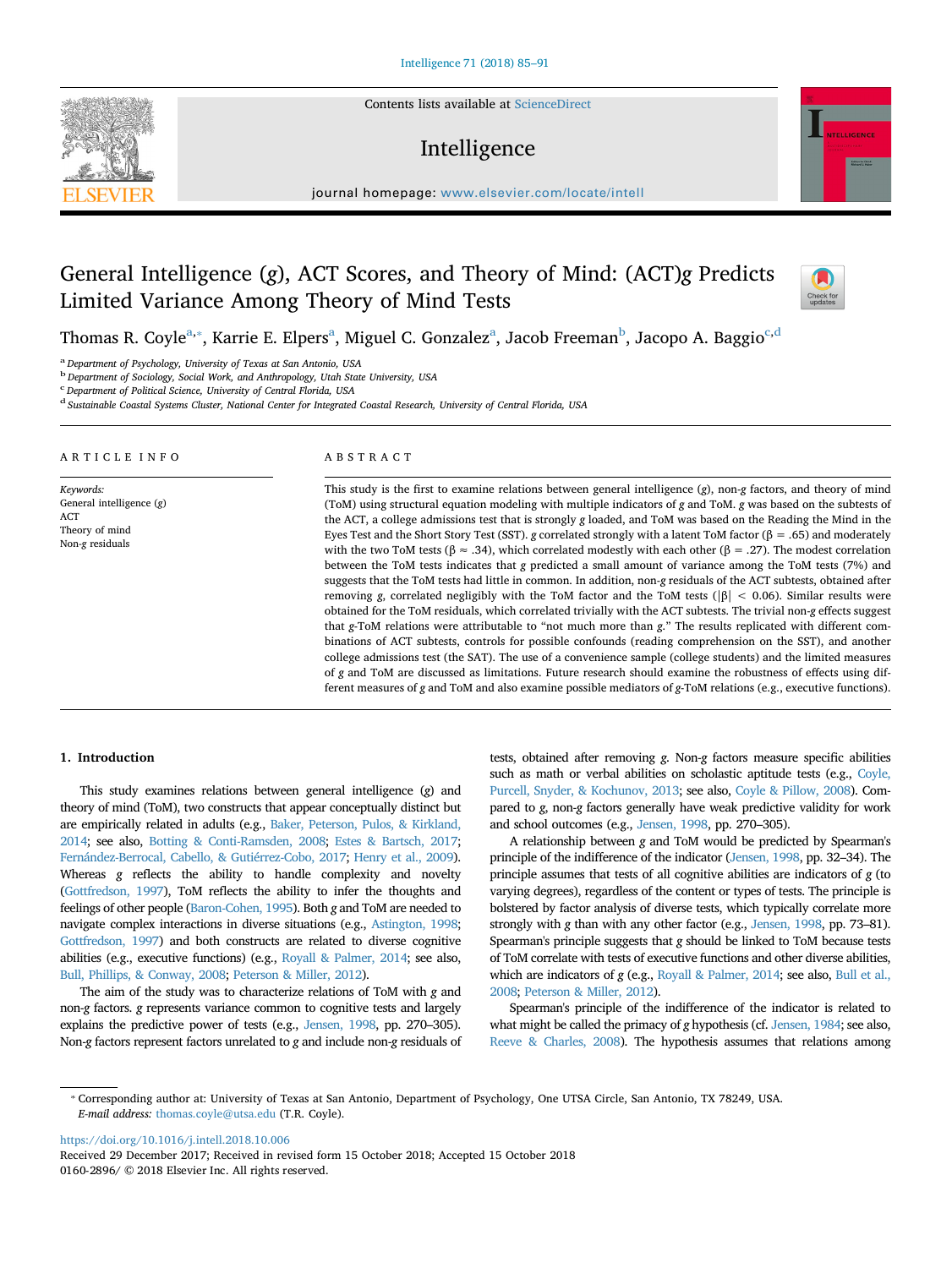cognitive tests are primarily explained by *g* and that non-*g* factors (obtained after removing *g*) have limited effects. The primacy of *g* hypothesis extends Spearman's principle by identifying *g* as the primary source of variance that contributes to relations among tests. Support for the hypothesis comes from research showing that *g* explains most of the variance among diverse tests (e.g., verbal, math, spatial) and that non-*g* factors have relatively weak effects (e.g., [Jensen, 1998,](#page-6-8) pp. 107–144). Based on the primacy of *g* hypothesis, non-*g* factors of tests were expected to correlate relatively weakly with ToM, which was expected to correlate strongly with *g*.

*g* and ToM were measured using multiple tests. *g* was based on the subtests of the ACT (formerly, American College Test), a college admissions test widely used in the United States. The ACT correlates moderately with college grade point average (GPA) (e.g.,  $r_{\text{ACT-GPA}} = 0.41$ , [Coyle & Pillow,](#page-6-10) [2008,](#page-6-10) p. 724) and strongly with other scholastic aptitude tests such as the PSAT (Preliminary SAT) and the SAT (formerly, Scholastic Aptitude Test) (e.g.,  $r_{\text{ACT-SAT}} = 0.87$ , Coyle & Pillow, p. 723). The ACT also correlates strongly with IQ tests and with a *g* based on the Armed Services Vocational Aptitude Battery (e.g., *r*= 0.77, [Koenig, Frey, & Detterman, 2008](#page-6-13)), a battery of 10 diverse tests. *g* factors based on diverse tests typically correlate strongly, and sometimes perfectly, with each other (e.g.,  $r \approx 1.00$ , [Johnson,](#page-6-14) [Bouchard, Krueger, McGue, & Gottesman, 2004,](#page-6-14) p. 103; see also, [Johnson,](#page-6-15) [te Nijenhuis, & Bouchard, 2008](#page-6-15)). In addition, the ACT includes math and verbal subtests (reading and English), which measure both *g* and specific abilities. The distinction between *g* and specific abilities is central to research linking ToM to verbal abilities (e.g., language, vocabulary, reading skill) but not to non-verbal abilities (e.g., [Peterson & Miller, 2012](#page-6-7); see also, [Milligan, Astington, & Dack, 2007](#page-6-16); [Olderbak et al., 2015](#page-6-17)), suggesting that verbal abilities may be especially sensitive to ToM.

ToM was measured using the Reading the Mind in the Eyes Test (RMET; [Baron-Cohen, Jolliffe, Mortimore, & Robertson, 1997;](#page-5-3) [Baron-](#page-5-4)[Cohen, Wheelwright, Hill, Raste, & Plumb, 2001\)](#page-5-4), and the Short Story Test (SST; [Dodell-Feder, Lincoln, Coulson, & Hooker, 2013](#page-6-18)). The RMET is a social-perceptual test of ToM that presents participants with different pairs of eyes and asks them to identify the emotion being expressed ([Baron-Cohen et al., 1997, 2001;](#page-5-3) [Nettle & Liddle, 2008\)](#page-6-19). In contrast, the SST is a social-cognitive test of ToM that presents participants with a short story and asks them to infer the thoughts and emotions of the characters ([Dodell-Feder et al., 2013](#page-6-18)).

The two ToM tests are assumed to reflect different types of processing. The RMET is assumed to tap relatively automatic processing ([Baron-Cohen et al., 2001\)](#page-5-4), which is fast, intuitive, and effortless. In contrast, the SST is assumed to tap relatively effortful processing ([Dodell-Feder et al., 2013](#page-6-18)), which is slower, reflective, and controlled. The SST and RMET correlate robustly with each other  $(r = 0.49,$ [Dodell-Feder et al., 2013,](#page-6-18) p. 7), reflecting the fact that both tests tap ToM but measure different types of processing. In addition, both tests correlate positively with IQ and other *g* loaded measures (e.g.,  $rs \approx$ 0.24; [Dodell-Feder et al., 2013](#page-6-18), p. 7; see also, [Baker et al., 2014](#page-5-0), p. 82).

The SST and RMET are among the most common ToM tasks for adults (e.g., [Henry, Phillips, Ruffman, & Bailey, 2013,](#page-6-20) pp. 838–839). ToM tasks can be differentiated by type of task (e.g., Stories and Eyes), modality of task (e.g., verbal and visual), and mental process (e.g., cognitive and affective) [\(Henry et al., 2013](#page-6-20), pp. 229–230). The SST is a "Stories" task, which measures the ability to infer cognitive or affective states of characters in a short story. The RMET is an "Eyes" task, which measures the ability to infer mental states (predominantly affective) from pictures of eyes. The RMET and SST predict social communication disorders such as autism spectrum disorder (e.g., [Baron-Cohen et al., 2001\)](#page-5-4), and social criteria such as faux pas, social communication errors, and mental states of fantasy characters (e.g., [Dodell-Feder et al., 2013](#page-6-18); [Henry et al., 2013\)](#page-6-20).

The current study differs from prior studies of ToM and intelligence in important ways. First, whereas prior studies have focused on the RMET or SST ([Baker et al., 2014](#page-5-0); [Baron-Cohen et al., 2001](#page-5-4)), the current study estimated a latent ToM factor based on both tests. This latent ToM factor was correlated with a latent *g* factor, which was also correlated with the individual ToM tests. The approach provided an estimate of the relation between *g* and the ToM factor and between *g* and each ToM test.

Second, whereas prior studies have correlated measures of *g* (e.g., IQ) with ToM (e.g., [Baker et al., 2014](#page-5-0); [Dodell-Feder et al., 2013](#page-6-18)), the current study also correlated the non-*g* residuals of tests, obtained after removing *g*, with ToM. In particular, the non-*g* residuals of the math and verbal ACT subtests were correlated with ToM. These non-*g* residuals measured the unique variance of the subtests, obtained after removing *g*. Unlike the non-*g* residuals of other tests, the non-*g* residuals of the ACT predict diverse criteria such as college GPAs, college majors, and jobs [\(Coyle & Pillow, 2008;](#page-6-10) [Coyle](#page-6-9) [et al., 2013;](#page-6-9) [Coyle, Purcell, Snyder, & Richmond, 2014](#page-6-21); [Coyle, Snyder,](#page-6-22) [Richmond, & Little, 2015\)](#page-6-22). In particular, math residuals predict achievements and interests in science, technology, engineering, and math (STEM), while verbal residuals predict criteria in the humanities (e.g., English, art, music) (e.g., [Coyle et al., 2015](#page-6-22); see also, [Coyle et al., 2013, 2014](#page-6-9)). Although non-*g* residuals typically have little or no predictive validity [\(Jensen, 1998](#page-6-8), p. 30), the effect sizes of ACT non-*g* residuals for STEM and humanities criteria are substantial ( $\beta \approx 0.30$ , [Coyle et al., 2013](#page-6-9), p. 118).

The non-*g* residuals of the ACT permitted a test of the specificity doctrine, which assumes that specific skills and abilities predict theoretically related criteria beyond *g* (cf. [Jensen, 1984\)](#page-6-11). The non-*g* residuals of the ACT subtests represent specific math and verbal abilities, obtained after removing *g*. The verbal residuals of the ACT were expected to predict ToM, which has been linked to diverse language and verbal abilities (e.g., vocabulary and reading comprehension) (e.g., [Peterson & Miller, 2012](#page-6-7); see also, [Milligan et al., 2007](#page-6-16); [Olderbak et al., 2015](#page-6-17)).

In the current study, the ToM measures (RMET and SST) were correlated with a *g* based on the ACT subtests. All measures were drawn from a larger study of relations among general intelligence, social intelligence, and cooperation. The relations were estimated using structural equation modeling (SEM). By convention, *g* (variance common to tests) was estimated using all tests, while a latent ToM factor (loading on *g*) was estimated using the ToM tests (RMET and SST). SEM estimated relations between *g*, the ToM factor, and the ToM tests, which were also correlated with the non-*g* residuals (i.e., unique variances) of the ACT subtests.

Based on prior research linking measures of *g* with ToM (e.g., [Baker et al.,](#page-5-0) [2014](#page-5-0); [Dodell-Feder et al., 2013](#page-6-18)), *g* was expected to correlate positively with the ToM factor. In addition, *g* was expected to correlate more strongly with the SST, a social-cognitive measure of ToM, than with the RMET, a socialperceptual measure of ToM. The latter prediction was based on the assumption that the SST and *g* primarily measure cognitive processing, whereas the RMET primarily measures perceptual processing (cf. [Nettle & Liddle,](#page-6-19) [2008](#page-6-19)). In addition, the non-*g* residuals of the ACT subtests, obtained after removing *g*, were expected to show a pattern of differential validity. Based on research linking ToM with verbal ability (e.g., [Peterson & Miller, 2012\)](#page-6-7), the verbal residuals were expected to correlate (relatively) strongly with ToM, whereas the math residuals were expected to correlate weakly (and nonsignificantly) with ToM. Such a pattern would be the first to demonstrate that a *g* based on a widely used college admissions test (the ACT) predicts ToM, and that the verbal residuals of the test uniquely predict ToM.

## **2. Method**

# *2.1. Subjects*

Subjects were 374 college students who participated in a study of human intelligence, social intelligence, and cooperation. $1$  249 subjects had scores for three ACT subtests (math, reading, English), which were used in the primary analyses. A small number of subjects (29 of 374) had RMET and SST scores but no ACT scores and another set of subjects (96 of 374) had SAT scores for only two subtests (math and verbal). (The SAT is another college admissions

<span id="page-1-0"></span><sup>1</sup> The current study used only the measures of *<sup>g</sup>* (ACT subtests) and ToM (RMET, SST) from the original study, which also included measures of cooperation on a multiplayer video game. The measures of cooperation were not relevant for the current study and were excluded from the analyses.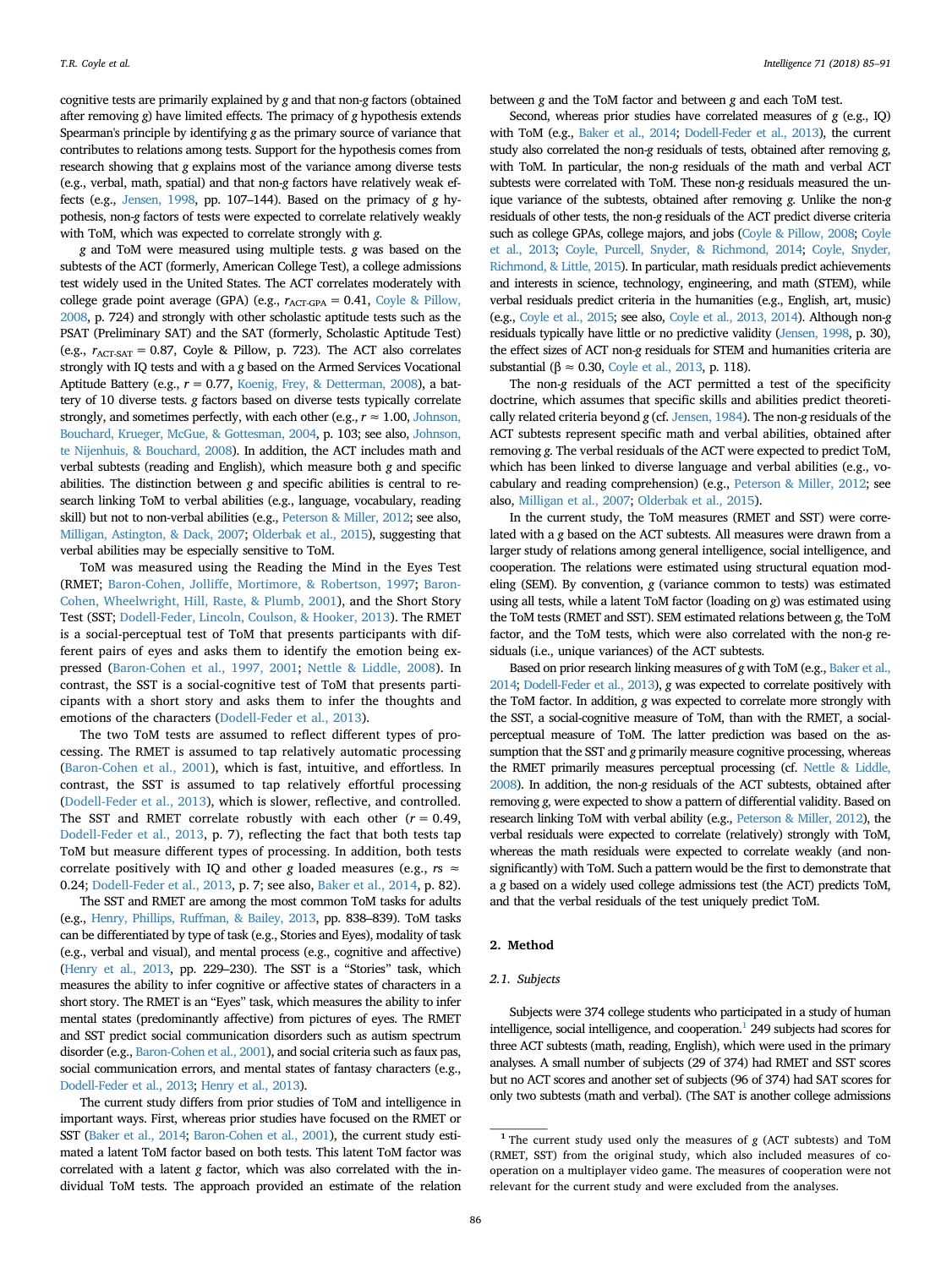test used in the United States.) Because three or more subtests were needed to identify the SEM model and estimate the relations for non-*g* residuals, the SAT data were not used in the primary analyses. To address the possibility that missing data distorted the estimates in the primary analyses (using only cases with ACT scores), supplemental analyses were performed using the full sample with all 374 subjects (see *[Statistical analyses](#page-2-0)*).

# *2.2. Variables*

The RMET and SST were presented on computers to small groups of subjects, with 8 to 20 subjects per group. ACT scores were obtained from university records. Descriptive statistics for all variables are reported in [Table 1](#page-2-1).

*ACT* scores (possible range = 0 to 36) were available for thee subtests: math (ACTm), reading (ACTr), and English (ACTe) ( $N = 249$ ). The reading and English subtests were used to measure verbal ability. ACT scores showed no signs of distributional anomalies (|skewness $|$  < 0.12,  $|$ kurtosis $|$  < 0.79) [\(Table 1\)](#page-2-1).

*RMET* scores (possible range = 0 to 36) were available for all subjects ( $N = 374$ ). The RMET was based on the task developed by [Baron-](#page-5-4)[Cohen et al. \(2001\).](#page-5-4) Subjects were presented with 36 pairs of eyes (one at a time) and were shown four verbal descriptions of the emotion conveyed by the eyes (e.g., happy, sad, angry, depressed). Subjects had to select the emotion conveyed by each pair of eyes.

*SST* scores (possible range = 0 to 16) were missing for eight subjects  $(N = 366)$ . (Missing data were due to response omissions.) The SST was based on the task developed by [Dodell-Feder et al. \(2013\)](#page-6-18). Subjects had to a read a short story by Ernest Hemingway (*The End of Something*) and answer questions about the mental states (e.g., beliefs, intentions) of the characters in the story. In addition, subjects had to answer a series of questions about non-mental states in the stories, which were designed to control for reading comprehension. (The comprehension questions were used to check the robustness of results in the primary analyses.) SST and RMET scores showed no signs of distributional anomalies (|skewness| < 0.55, |kurtosis| < 0.35) [\(Table 1](#page-2-1)).

## <span id="page-2-0"></span>*2.3. Statistical analyses*

Statistical analyses were divided into primary and supplemental analyses. The primary analyses analyzed subjects with ACT scores  $(N = 249)$ . Supplemental analyses analyzed all subjects  $(N = 374)$ , including subjects with no ACT scores or ToM scores (RMET, SST), as well as a small sample of subjects with SAT scores ( $N = 96$ ). Missing data were handled using full information maximum likelihood (FIML).

SEM with maximum likelihood estimation estimated relations between *g* and ToM. By convention, *g* was based on all tests and measured variance common to all tests. A ToM factor measured variance common to the ToM tests. [Fig. 1](#page-2-2) depicts the base model with ACT scores and ToM tests.<sup>[2](#page-2-3)</sup> In this model, the three ACT subtests (ACTm, ACTr, ACTe) loaded directly on *g*, and the two ToM tests (RMET, SST) loaded on the ToM factor, which in turn loaded on *g*.

The fit of the base model [\(Fig. 1](#page-2-2)) was tested using subjects with ACT scores ( $N = 249$ ). Model fit was evaluated using the chi square test ( $\chi^2$ ),

<span id="page-2-1"></span>

| Table 1 |  |                                                  |  |  |
|---------|--|--------------------------------------------------|--|--|
|         |  | Means and standard deviations for all variables. |  |  |

|                       | N   | М     | SD   | Min   | Max   | <b>Skewness</b> | Kurtosis |  |
|-----------------------|-----|-------|------|-------|-------|-----------------|----------|--|
| Primary analyses      |     |       |      |       |       |                 |          |  |
| ACTm                  | 249 | 22.56 | 4.43 | 13.00 | 34.00 | 0.12            | $-0.68$  |  |
| ACTr                  | 249 | 24.83 | 5.66 | 12.00 | 36.00 | $-0.03$         | $-0.79$  |  |
| ACTe                  | 249 | 24.02 | 5.41 | 10.00 | 36.00 | 0.06            | $-0.28$  |  |
| <b>RMET</b>           | 249 | 27.55 | 3.51 | 18.00 | 34.00 | $-0.55$         | $-0.35$  |  |
| SST                   | 245 | 9.29  | 2.61 | 1.00  | 15.00 | $-0.49$         | 0.05     |  |
| Supplemental analyses |     |       |      |       |       |                 |          |  |
| <b>RMET</b>           | 374 | 27.52 | 3.39 | 18.00 | 35.00 | $-0.47$         | $-0.31$  |  |
| <b>SST</b>            | 366 | 9.24  | 2.66 | 0.00  | 15.00 | $-0.55$         | 0.16     |  |

*Note.* Primary Analyses = subjects with ACT scores. Supplemental Analyses = all subjects. The descriptive statistics for the ACT scores were the same in both analyses and therefore are reported only in the Primary Analyses. Min = minimum observed score. Max = maximum observed score. ACTm = ACT math. ACTr = ACT reading. ACTe = ACT English. RMET  $=$  Reading the Mind in the Eyes Test. SST  $=$  Short Story Test.

<span id="page-2-2"></span>

**Fig. 1.** SEM model with *g* and ToM factor. Correlations were computed between *g* and the ToM factor, and between the non-*g* residuals of the ACT subtests (u1, u2, u3) and the ToM variables. The model depicts u1→RMET effect  $(β = -0.02)$ , which represents the path coefficient between the ACTm residual and RMET [\(Table 4](#page-3-1)). (The base model omitted the u1→RMET path.)

comparative fit index (CFI), root mean square error of approximation (RMSEA), and Akaike information criterion (AIC) [\(Kline, 2005](#page-6-23), pp. 133–145). Model fit for the base model was excellent ( $\chi^2 = 0.35$ ,  $df = 4$ ,  $p = .99$ ; CFI = 1.00, RMSEA = 0.00, AIC = 32.35) and was better than for a model in which the ToM tests loaded directly on *g* with no ToM factor  $(\chi^2 = 7.75, df = 5, p = .17; CFI = 0.994, RMSEA = 0.047, AIC = 37.75).$ 

The path from *g* to ToM (*g*→ToM) estimated relations between *g* and ToM ([Fig. 1](#page-2-2)). In addition, relations among the non-*g* residuals of the ACT math and verbal subtests, obtained after removing *g*, were estimated by adding a path from a subtest's residuals (u's in [Fig. 1\)](#page-2-2) to a ToM variable (ToM factor, RMET, SST). Based on prior research (e.g., [Peterson & Miller,](#page-6-7) [2012\)](#page-6-7), the non-*g* effects were expected to be relatively strong (and significant) for the verbal residuals but weak (and nonsignificant) for the math residuals. All effects are reported as standardized coefficients, with the mean of multiple coefficients reported in parentheses (e.g., *Mr* and *Mβ*). Following [Cohen \(1988, pp. 77–81\)](#page-6-24), effects (*r* or β) around 0.10, 0.30, and 0.50 were labeled weak, moderate, and strong, respectively. Significant effects are reported at  $p < .05$ .

# **3. Results**

### *3.1. Preliminary analyses*

[Table 2](#page-3-0) reports bivariate correlations between the five manifest variables (ACTm, ACTr, ACTe, RMET, SST) using data from subjects with ACT scores ( $N = 249$ ), which were also used in the primary analyses. The correlations showed positive manifold (i.e., positive correlations)  $(M_r = 0.39)$ , which is the basis of *g* (i.e., variance common to tests). The positive correlations indicate that people who performed well on one test generally performed well on all others. ACT scores correlated more strongly with each other ( $M_r = 0.67$ ) than with the ToM tests ( $M_r = 0.28$ ). The ToM tests correlated moderately with each other  $(r = 0.26)$  and with the ACT subtests  $(M_r = 0.23, 0.28, 0.32, \text{ math}, \text{reading}, \text{ and English}, \text{ respectively}).$  The

<span id="page-2-3"></span> $^2$  The base model [\(Fig. 1\)](#page-2-2) was supported by a factor analysis (principal axis factoring, direct oblimin rotation) of ACT scores (ACTm, ACTr, ACTe) and ToM tests (RMET, SST), using subjects with ACT scores  $(N = 249)$ . The results yielded a large first factor (Factor 1) (eigenvalue = 2.65, variance = 53%), and a second factor (Factor 2) accounting for non-trivial variance (eigenvalue = 0.95, variance = 19%). The *g* and ToM factors were supported by the pattern of factor loadings. *g* was supported by the Factor 1 loadings, which were positive and robust (loadings > 0.30) but somewhat lower for the ToM tests (loadings = 0.70, 0.95, 0.79, 0.37, 0.34, ACTm, ACTr, ACTe, RMET, SST, respectively). A ToM factor was supported by the Factor 2 loadings, which were robust for the ToM tests but negligible for the ACT subtests (loadings =  $-0.10$ , −0.13, −0.08, 0.35, 0.35, ACTm, ACTr, ACTe, RMET, SST, respectively).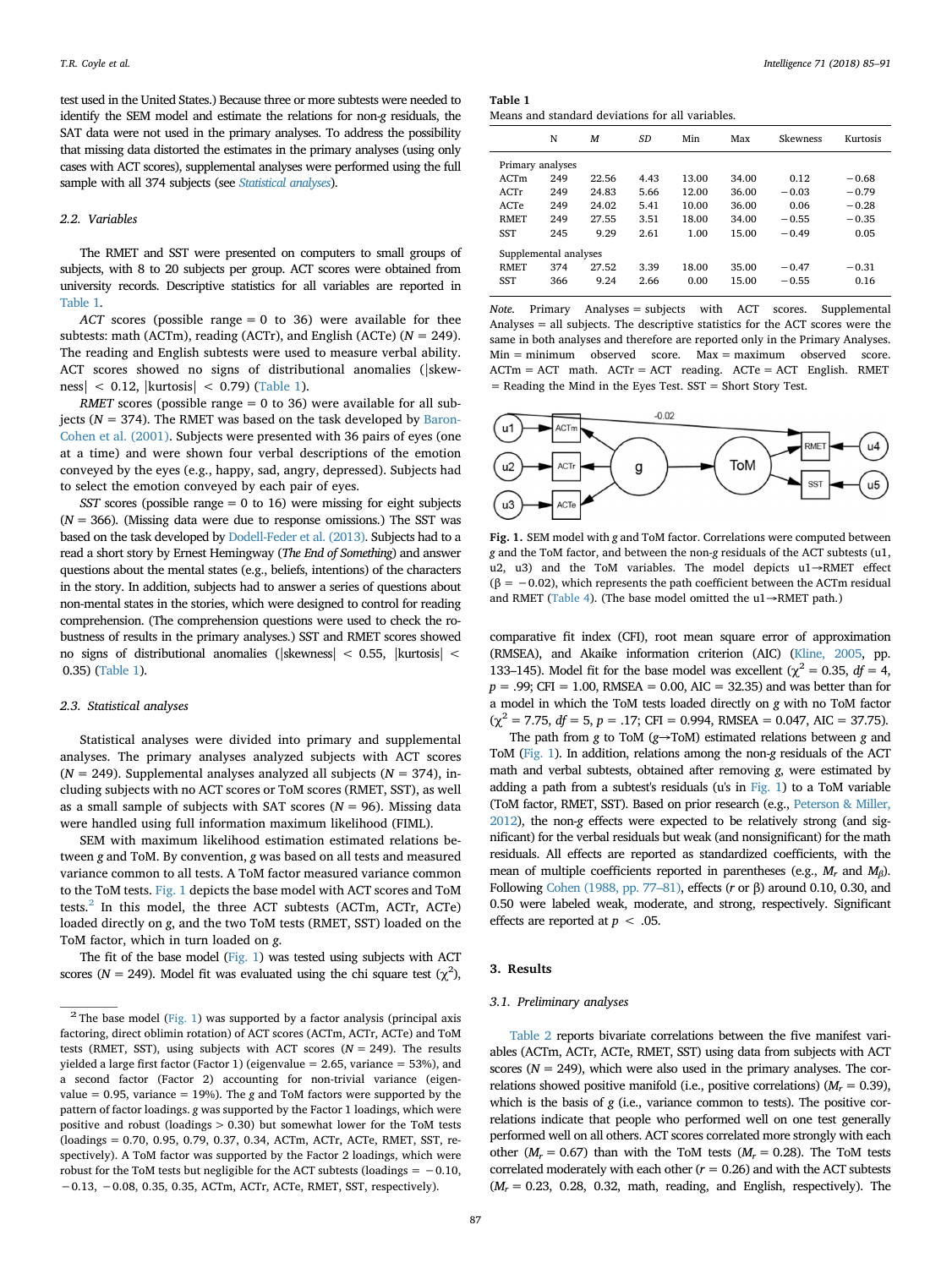#### <span id="page-3-0"></span>**Table 2**

Correlations among manifest variables.

|         |      | 2                        | 3    | 4    | 5 |
|---------|------|--------------------------|------|------|---|
| 1. ACTm | -    |                          |      |      |   |
| 2. ACTr | 0.56 | $\overline{\phantom{a}}$ |      |      |   |
| 3. ACTe | 0.69 | 0.77                     | -    |      |   |
| 4. RMET | 0.24 | 0.30                     | 0.34 | -    |   |
| 5. SST  | 0.22 | 0.25                     | 0.30 | 0.26 |   |

*Note.* All correlations *p* < .01. Correlations computed using only subjects with ACT scores ( $N = 249$ ). ACTm = ACT math. ACTr = ACT reading. ACTe = ACT English. RMET = Reading the Mind in the Eyes Test. SST = Short Stories Test.

<span id="page-3-2"></span>**Table 3** SEM implied correlations among g, ToM factor, ToM tests, and ACT subtests.

|         |      | 2    | 3    | 4    | 5    | 6    | 7 |
|---------|------|------|------|------|------|------|---|
| 1. g    | -    |      |      |      |      |      |   |
| 2. ToM  | 0.65 |      |      |      |      |      |   |
| 3. RMET | 0.35 | 0.55 |      |      |      |      |   |
| 4. SST  | 0.32 | 0.49 | 0.27 |      |      |      |   |
| 5. ACTm | 0.71 | 0.46 | 0.25 | 0.23 |      |      |   |
| 6. ACTr | 0.80 | 0.51 | 0.28 | 0.25 | 0.57 | -    |   |
| 7. ACTe | 0.97 | 0.62 | 0.34 | 0.31 | 0.69 | 0.77 |   |

*Note.* All correlations  $p \leq 0.01$ . Correlations estimated using SEM and subjects with ACT scores ( $N = 249$ ).  $g =$  latent factor based on all tests. ToM = latent factor based on RMET and SST. RMET = Reading the Mind in the Eyes Test. SST = Short Story Test.  $ACTm = ACT math$ .  $ACTr = ACT$  reading.  $ACTr = ACT$  English.

# <span id="page-3-1"></span>**Table 4** SEM relations between g, non-g residuals of ACT subtests, and ToM variables.

| Analysis and effect           | N                                 | Effect  | $\chi^2$ (df, p) | CFI  | RMSEA (p)  | AIC   |  |  |  |
|-------------------------------|-----------------------------------|---------|------------------|------|------------|-------|--|--|--|
| Primary analyses $(N = 249)$  |                                   |         |                  |      |            |       |  |  |  |
| 1. $g \rightarrow$ ToM        | 249                               | 0.65    | 0.35(4, 0.99)    | 1.00 | 0.00(1.00) | 32.35 |  |  |  |
| 2. u ACTm→ToM                 | 249                               | $-0.03$ | 0.25(3, 0.97)    | 1.00 | 0.00(0.99) | 34.25 |  |  |  |
| 3. u ACTr→ToM                 | 249                               | 0.05    | 0.09(3, 0.99)    | 1.00 | 0.00(1.00) | 34.09 |  |  |  |
| 4. u ACTe→ToM                 | 249                               | $-0.06$ | 0.30(3, 0.96)    | 1.00 | 0.00(0.98) | 34.30 |  |  |  |
| 5. u ACTm→RMET                | 249                               | $-0.02$ | 0.27(3, 0.97)    | 1.00 | 0.00(0.99) | 34.27 |  |  |  |
| 6. u $ACTr \rightarrow RMET$  | 249                               | 0.03    | 0.11(3, 0.99)    | 1.00 | 0.00(1.00) | 34.11 |  |  |  |
| 7. u ACTe→RMET                | 249                               | $-0.03$ | 0.30(3, 0.96)    | 1.00 | 0.00(0.98) | 34.30 |  |  |  |
| 8. u ACTm→SST                 | 249                               | $-0.01$ | 0.34(3, 0.95)    | 1.00 | 0.00(0.98) | 34.34 |  |  |  |
| 9. u ACTr→SST                 | 249                               | 0.01    | 0.33(3, 0.95)    | 1.00 | 0.00(0.98) | 34.33 |  |  |  |
| 10. u ACTe→SST                | 249                               | $-0.01$ | 0.35(3, 0.95)    | 1.00 | 0.00(0.98) | 34.35 |  |  |  |
|                               | Supplemental analyses $(N = 374)$ |         |                  |      |            |       |  |  |  |
| 11. $g \rightarrow$ ToM       | 374                               | 0.64    | 0.35(4, 0.99)    | 1.00 | 0.00(1.00) | 32.35 |  |  |  |
| 12. u ACTm→ToM                | 374                               | $-0.03$ | 0.25(3, 0.97)    | 1.00 | 0.00(0.99) | 34.25 |  |  |  |
| 13. u ACTr→ToM                | 374                               | 0.05    | 0.09(3, 0.99)    | 1.00 | 0.00(1.00) | 34.09 |  |  |  |
| 14. u ACTe→ToM                | 374                               | $-0.06$ | 0.30(3, 0.96)    | 1.00 | 0.00(1.00) | 34.30 |  |  |  |
| 15. u ACTm→RMET               | 374                               | $-0.02$ | 0.27(3, 0.97)    | 1.00 | 0.00(0.97) | 34.27 |  |  |  |
| 16. u ACTr $\rightarrow$ RMET | 374                               | 0.03    | 0.12(3, 0.99)    | 1.00 | 0.00(1.00) | 34.12 |  |  |  |
| 17. u ACTe→RMET               | 374                               | $-0.03$ | 0.30(3, 0.96)    | 1.00 | 0.00(1.00) | 34.30 |  |  |  |
| 18. u ACTm→SST                | 374                               | $-0.01$ | 0.34(3, 0.95)    | 1.00 | 0.00(0.98) | 34.34 |  |  |  |
| 19. u ACTr→SST                | 374                               | 0.01    | 0.33(3, 0.95)    | 1.00 | 0.00(0.98) | 34.34 |  |  |  |
| 20. u $ACTe \rightarrow SST$  | 374                               | $-0.01$ | 0.35(3, 0.95)    | 1.00 | 0.00(0.98) | 34.35 |  |  |  |

*Note.* All non-*g* residual effects (u's) are nonsignificant. Primary Analyses = subjects with ACT scores. Supplemental Analyses = all subjects.  $g =$  variance common to all tests. ToM = variance common to ToM tests. u = non-*g* residual (unique) variance of ACT subtests, obtained after removing *g*. ACTm = ACT math. ACTr = ACT reading. ACTe = ACT English. RMET = Reading the Mind in the Eyes Test. SST = Short Story Test.

modest correlation between the ToM tests indicates that the ToM tests shared a small amount of common variance (7%).

#### *3.2. Primary analyses*

[Table 3](#page-3-2) reports the SEM implied correlations between *g*, ToM factor, ToM tests (RMET, SST), and ACT subtests (ACTm, ACTr, ACTe). The correlations were estimated using the SEM model ([Fig. 1](#page-2-2)) with cases with ACT

scores (*N* = 249). Consistent with predictions, *g* correlated strongly with the ToM factor ( $\beta$  = 0.65) and moderately with the ToM tests ( $M_\beta$  = 0.34). There was no discernable difference in the relation of *g* with the SST (β = 0.32) and RMET (β = 0.32). In addition, the ToM factor correlated strongly with the ToM tests ( $M_\beta$  = 0.52) and with all ACT subtests  $(M_\beta = 0.53)$ . The ToM factor and ToM tests correlated moderately with the verbally-loaded ACT reading and English subtests ( $M_\beta$  = 0.39) and with the ACT math subtest ( $M_\beta$  = 0.31).

[Table 4](#page-3-1) (Analysis 1–10) reports the SEM relations between the non-*g* residuals of the ACT subtests, ToM factor, and ToM tests. (Analysis 1 reports the effect between *g* and ToM, which was also reported in [Table 3.](#page-3-2)) The analyses were performed separately for the ToM variables (ToM factor, RMET, SST) and ACT subtests (ACTm, ACTr, ACTe), yielding nine effects (3 ToM variables x 3 ACT residuals). Contrary to predictions, the ToM factor and ToM tests were negligibly (and nonsignificantly) related to the non-*g* residuals of all ACT subtests  $(M_\beta = -0.01).^{3,4}$  $(M_\beta = -0.01).^{3,4}$  $(M_\beta = -0.01).^{3,4}$  $(M_\beta = -0.01).^{3,4}$  In addition, all ToM variables correlated negligibly with the residuals of the ACT math subtest ( $M_\beta$  =  $-0.02$ ) and with the residuals of the ACT reading and English subtests ( $M_\beta < -0.01$ ).<sup>[5](#page-3-5),[6](#page-3-6)</sup>

<span id="page-3-3"></span><sup>3</sup> The sample was comprised of students who were admitted to college and were likely to have high ACT scores (compared to non-admitted students), which could produce range restriction and attenuate effects. To address this possibility, the SEM model ([Fig. 1\)](#page-2-2) analyzed disattenuated ACT correlations, which were corrected for range restriction using the standard deviations for the ACT normative sample ([Wiberg & Sundström, 2000](#page-6-25); see also, [Lawley, 1943;](#page-6-26) [Ree, Carretta, Earles, & Albert, 1994](#page-6-27)). The standard deviations for the normative sample were 5.5, 6.6, and 6.9, for ACTm, ACTr, and ACTe, respectively [\(ACT, 2017a](#page-5-5)), which were higher than those for the current sample (cf. [Table 1](#page-2-1)). The results extended the prior analyses (cf. [Table 4\)](#page-3-1). The *g*-ToM effect increased in strength (0.79 vs. 0.65), owing to the disattenuated correlations. In addition, the relations of the ACT non-*g* residuals with the ToM variables (ToM factor, RMET, SST) were still negligible for the ACTm (−0.02, −0.02, 0.01), ACTr (−0.01, 0.01, −0.02), and ACTe (0.07, 0.03, 0.02). The average difference in analogous effects between the supplemental and prior analyses (cf. [Table 4\)](#page-3-1) was trivial (*M* difference = 0.03).<br><sup>4</sup> Supplemental analyses examined *g* and non-*g* effects after correcting ACT

<span id="page-3-4"></span>correlations for unreliability ([DeShon, 1998](#page-6-28), Eq. 5). The internal consistency reliabilities of the ACT subtests were obtained for the ACT normative sample  $(r_t = 0.91, 0.87, 0.92,$  for ACTm, ACTr, ACTe, respectively; [ACT, 2017b,](#page-5-6) pp. 10.1–10.2). Using these reliabilities, the sample ACT correlations were corrected for unreliability and analyzed using the SEM model ([Fig. 1](#page-2-2)) after constraining to equality the *g* loadings of the two verbal tests (ACTr and ACTe). (The constraint prevented the *g* loading of ACTe from exceeding 1.0, which produced a Heywood case.) The results were very similar to the prior analyses (cf. [Table 4\)](#page-3-1). The *g*-ToM effect was still strong (*r* = 0.63). In addition, the relations of the ACT non-*g* residuals with the ToM variables (ToM factor, RMET, SST) were still non-significant and low for the ACTm ( $-0.05, -0.03, -0.01$ ), ACTr (0.00, 0.01, −0.03), and ACTe (0.15, 0.04, 0.09). The average difference in analogous effects between the supplemental and prior analyses (cf. [Table 4\)](#page-3-1) was trivial (*M* difference = 0.02).<br><sup>5</sup> Additional analyses examined the effects of the ACT residuals after rever-

<span id="page-3-5"></span>sing the direction of effect between *g* and the ToM factor in the SEM model [\(Fig. 1](#page-2-2)). The new model was identical to the prior model except that the effect between *g* and the ToM factor was changed from *g*→ToM to *g*←ToM. As before, the analyses were performed separately for each ACT subtest (ACTm, ACTr, ACTe) and ToM variable (ToM factor, RMET, SST), yielding a total of nine effects (3 ToM variables x 3 ACT subtests). Consistent with the prior analyses (cf. [Table 4,](#page-3-1) Analyses 2 to 10), the ACT residuals (ACTm, ACTr, ACTe) correlated negligibly with the ToM factor  $(-0.05, 0.09, -0.10)$ , RMET  $(-0.02, 0.03,$  $-0.03$ ), and SST ( $-0.01$ ,  $0.01$ ,  $-0.01$ ).

<span id="page-3-6"></span>6Additional analyses examined whether the non-*<sup>g</sup>* residuals of the ToM tests (RMET and SST) predicted the ACT subtests (ACTm, ACTr, ACTe). The analyses were analogous to those of the ACT residuals [\(Table 4](#page-3-1), Analyses 5 to 10), except that the ToM residuals were analyzed. The analyses were performed separately for each ToM test and each ACT subtest, yielding a total of six effects (2 ToM tests x 3 ACT subtests). Consistent with the analyses of ACT residuals (cf. [Table 4](#page-3-1), Analyses 5 to 10), the ToM residuals (RMET, SST) correlated negligibly with ACTm (−0.01, 0.00), ACTr (0.02, 0.01), and ACTe (−0.01, 0.00).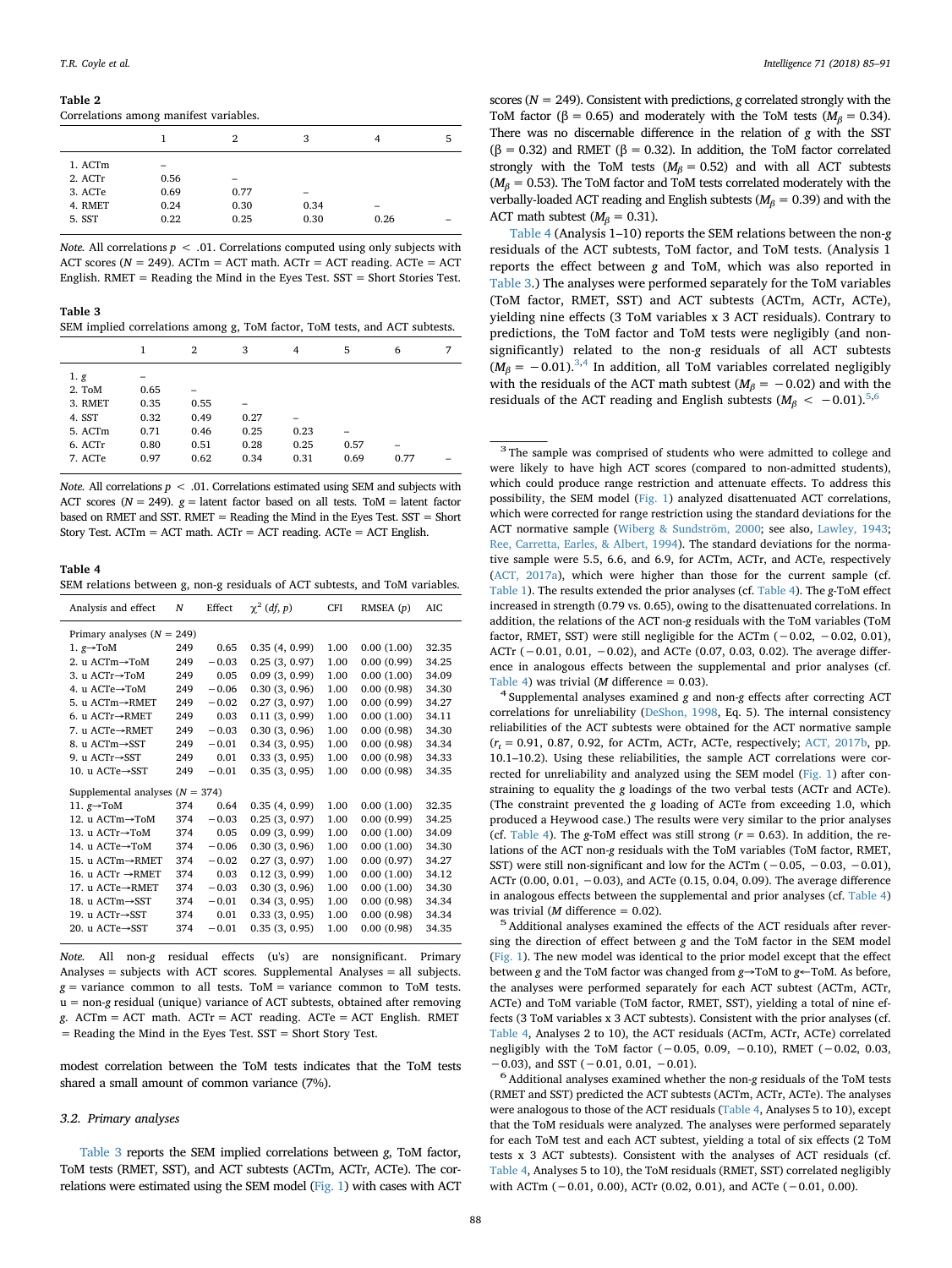#### *3.3. Supplemental analyses*

[Table 4](#page-3-1) (Analysis 11–20) reports supplemental analyses of the full sample ( $N = 374$ ) using the same methods and the base model ([Fig. 1](#page-2-2)). (These analyses included 125 subjects without ACT scores.) These analyses estimated the relations between *g* and the ToM factor (Analysis 11), and the relations between the non-*g* residuals of the ACT subtests and the ToM variables (ToM factor, RMET, SST) (Analysis 12–20). The results replicated the primary analyses (cf. [Table 4](#page-3-1), Analysis 1 to 10). *g* correlated strongly with the ToM factor ( $\beta = 0.64$ ). In addition, the ToM factor and ToM tests correlated negligibly with the non-*g* residuals of all ACT subtests ( $M_\beta$  = -0.01) and with the residuals of the ACT math ( $M_\beta$  = -0.02) and verbal ( $M_\beta$  < -0.01) subtests. The mean difference in analogous effects for primary and supplemental analyses was trivial (*M* difference  $\langle$  [0.01]).

## *3.4. Robustness checks*

Additional analyses controlled for SST comprehension of nonmental states (SSTC). These analyses were identical to the prior analyses [\(Table 4](#page-3-1), Analyses 1–20), with one exception: An observed variable for SSTC was added to the SEM model [\(Fig. 1\)](#page-2-2), which also included a path from the comprehension measure to SST reasoning (SST). The path from SSTC to SST controlled for story comprehension. The results replicated the prior analyses ([Table 4,](#page-3-1) Analyses 1–20). *g* correlated strongly with the ToM factor ( $M<sub>\beta</sub> = 0.63$ ), and the ACT non-*g* residuals correlated negligibly with the ToM factor and ToM tests ( $|M_B|$  < 0.04). The mean difference in analogous effects with and without the SSTC in the model was trivial  $\left(\frac{|M|}{\text{difference}}\right) < 0.002$ ).

Other analyses examined whether the relations between *g* and the ToM factor (*g*→ToM) were affected by the set of ACT subtests. The set included one math subtest and two verbal subtests (reading and English), one of which (English) had a very strong *g* loading (loading = 0.97, [Table 3](#page-3-2)). To examine whether the verbally-loaded ACT subtests affected *g*→ToM relations, additional analyses estimated *g* using the ACT math subtest plus either the reading or English subtest. These analyses were identical to the primary analyses, except that only two ACT subtests loaded on *g*: the math subtest plus one verbal subtest (reading or English). (Like the primary analyses, these analyses were performed using only subjects with ACT scores.) Consistent with the primary analyses (cf. [Table 3\)](#page-3-2), *g*→ToM relations were strong when *g* was based on the math and reading subtests ( $β = 0.65$ ) or when *g* was based on the math and English subtests ( $\beta = 0.63$ ).<sup>7</sup> The average difference in analogous effects for the current analyses (using two subtests) versus the original analyses (using three subtests) was trivial (*M* difference =  $-0.01$ ) (cf. [Table 3](#page-3-2)).

## **4. Discussion**

This study was the first to examine *g*-ToM relations using a ToM factor based on multiple ToM tests (SST, RMET) and a *g* based on the ACT, a widely-used college admissions test. *g* correlated strongly with the ToM factor ( $β = 0.65$ ) and moderately with the ToM tests ( $M_\beta$  = 0.34), which correlated modestly with each other ( $\beta$  = 0.27)

([Table 3\)](#page-3-2). The modest correlation between ToM tests indicates that *g* predicted limited variance among the ToM tests and suggests that the ToM tests had little in common. Moreover, the non-*g* residuals of the ACT math and verbal subtests, obtained after removing *g*, correlated negligibly with the ToM factor and ToM tests ( $M_\beta$  = -0.01), with trivial differences in effects for the math and verbal residuals (*M* difference = −0.02) ([Table 4](#page-3-1)). Similar results were obtained for the ToM residuals, which correlated negligibly (and non-significantly) with the ACT subtests ( $|M_\beta|$  effects < 0.01) (Footnote 6). The results support the primacy of *g* hypothesis, which predicts that *g* largely explains the relations among cognitive abilities (cf. [Jensen, 1984;](#page-6-11) see also, [Reeve &](#page-6-12) [Charles, 2008\)](#page-6-12).<sup>[8](#page-4-1)</sup>

The trivial non-*g* effects replicated with (a) all three ACT scores (math, reading, English), (b) ACT math scores and one verbal score (reading or English), and (c) SAT scores. In addition, the trivial effects replicated when the path between *g* and the ToM factor was reversed (Footnote 5) and when the ToM residuals predicted the ACT subtests (Footnote 6). Together, the results suggest that the trivial non-*g* effects were robust to variation in the statistical model and residual source (ACT residuals vs. ToM residuals).

It should be emphasized that the strong *g*-ToM relation (β = 0.65, [Table 3\)](#page-3-2) was based on a modest correlation between the two ToM tests (β = 0.27, [Table 3\)](#page-3-2), indicating that *g* correlated with a small amount of shared variance between the tests (7%). The modest correlation between the ToM tests indicates that the tests were largely independent and argues against a strong general ToM factor based on variance common to the tests. In addition, the ToM factor was based on two ToM tests (RMET, SST), which may not be representative of other ToM tests, potentially limiting the generalizability of the findings. Given the modest correlation between the ToM tests, the interpretation of the strong *g*-ToM relation must acknowledge the limited variance among the ToM tests and the possibility that different ToM tests may yield different results. The issue of the weak relation between the ToM tests will be revisited below in the section on *Limitations*.

The results extend research on *g*-ToM relations. First, whereas prior research estimated *g*-ToM relations using IQ tests (e.g., [Baker et al.,](#page-5-0) [2014;](#page-5-0) [Dodell-Feder et al., 2013](#page-6-18)), the current study estimated *g*-ToM relations using the ACT, a college admissions test widely used in the United States. The ACT correlates strongly with *g* (e.g., corrected  $r = 0.77$ , [Koenig et al., 2008](#page-6-13)) and with the non-verbal Raven's Matrices (corrected *r* = 0.75, [Koenig et al., 2008\)](#page-6-13). In the current study, a *g* based on the ACT correlated strongly with the ToM factor ( $\beta = 0.65$ , [Table 3](#page-3-2)). The strong *g*-ToM relation is consistent with the hypothesis that *g* and its proxies (the ACT) facilitate the ability to make complex inferences in everyday life [\(Gottfredson, 1997\)](#page-6-4). Such inferences include the ability to infer the mental states of others, which is a key component of ToM ([Baron-Cohen, 1995](#page-5-1)).

Second, whereas prior research estimated *g*-ToM relations using the RMET ([Baker et al., 2014\)](#page-5-0) or SST ([Dodell-Feder et al., 2013\)](#page-6-18), the current study estimated *g*-ToM relations using a latent ToM factor based on the RMET and SST. The ToM factor measured variance common to both the RMET and SST (after removing variance unique to the tests). The correlation between the ToM factor and *g* was strong ( $\beta = 0.65$ , [Table 3\)](#page-3-2) and was much stronger than a meta-analytic correlation between IQ and the RMET ( $r_{\text{IO-RMET}} \approx 0.24$ , [Baker et al., 2014](#page-5-0)). The strong correlation in the current study can be attributed to the use of multiple ToM tests and the removal of unique variance from the individual ToM tests. The use of multiple tests provides a more valid estimate of *g*-ToM relations compared to individual ToM tests (RMET or SST), which are loaded with more unique variance and less common

<span id="page-4-0"></span><sup>7</sup> Supplemental analyses using similar methods examined the independent group of subjects with SAT scores ( $N = 96$ ), who received the same ToM tests. (The results should be interpreted with caution, given the relatively small number of subjects with SAT scores compared to number with ACT scores [*N* = 249].) These subjects had two SAT scores (math and verbal). The two scores were used to estimate relations between *g* and the ToM factor but not relations with the SAT non-*g* residuals, which would require three or more SAT scores to identify the SEM model and estimate effects of the non-*g* residuals. Consistent with analyses involving two ACT scores (i.e., ACT math plus reading or English), the *g* based on the two SAT scores correlated strongly with the ToM factor ( $\beta$  = 0.52), a large effect according to Cohen's (1998) criteria.

<span id="page-4-1"></span><sup>&</sup>lt;sup>8</sup> It is worth noting that the average ratio of unique variance (based on the ACT non-*g* residual effects with ToM variables) over common variance (based on the *g*-ToM effect) was very small (0.04), further highlighting the strong effects of *g* and the weak effects of the non-*g* residuals [\(Table 4,](#page-3-1) Primary analyses).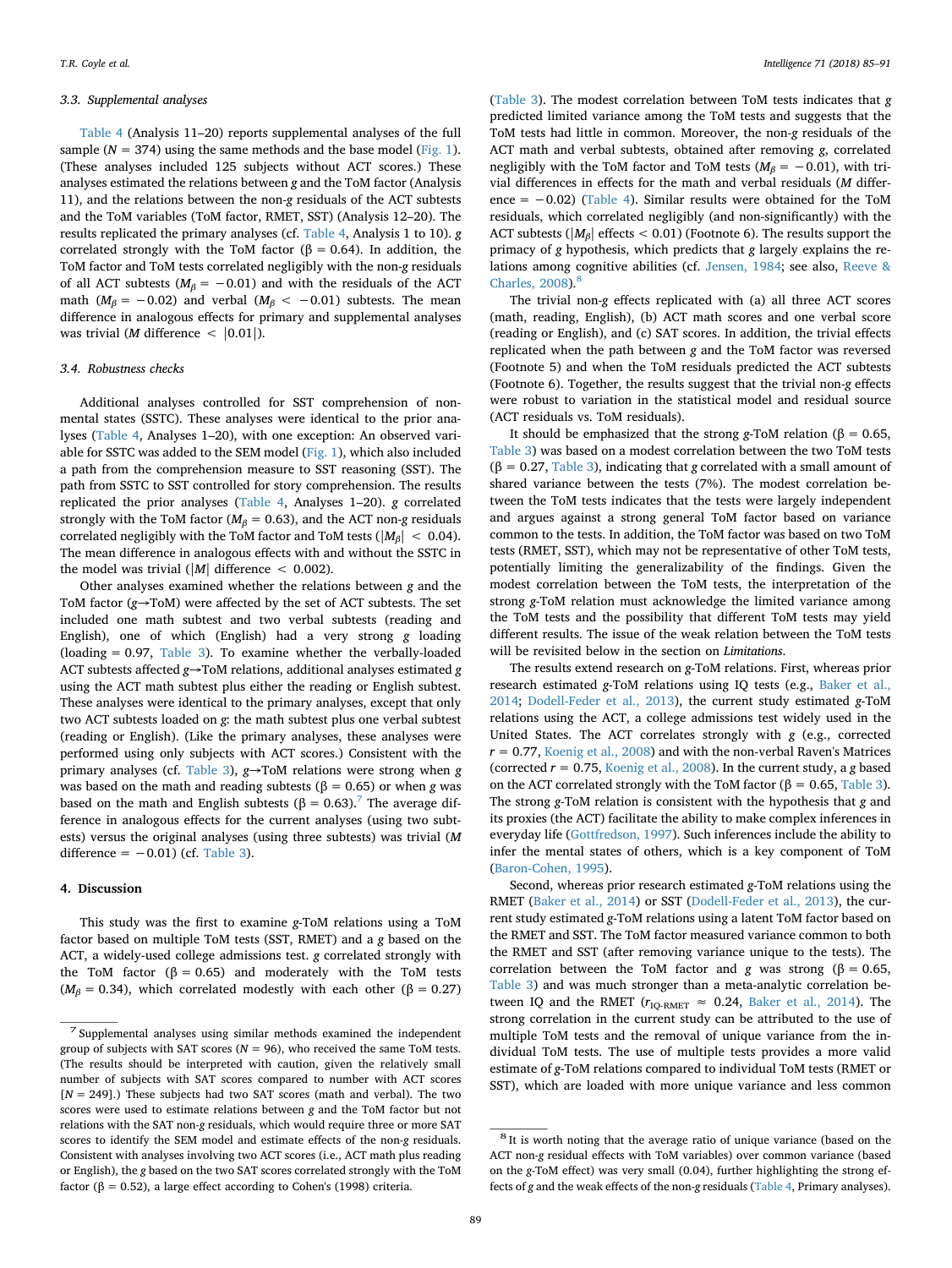variance (cf. [Baker et al., 2014](#page-5-0); see also, [Jensen, 1998](#page-6-8), pp. 30–31).

It is worth noting that the RMET and SST measure different aspects of ToM. The RMET measures social-perceptual ToM (i.e., inferring emotions from eyes), which is assumed to be fast and automatic [\(Baron-](#page-5-3)[Cohen et al., 1997, 2001](#page-5-3)). In contrast, the SST measures social-cognitive ToM (e.g., inferring mental states of story characters), which is assumed to be slow and effortful ([Dodell-Feder et al., 2013](#page-6-18)). Because of its cognitive orientation, the SST was expected to correlate more strongly than the RMET with *g*, a measure of cognitive ability. This hypothesis was not supported. The relations of *g* with each test (SST or RMET) were similar and not appreciably different (difference  $= 0.03$ , [Table 3\)](#page-3-2). The trivial difference in the relations of *g* with the SST and RMET suggests that, whatever their conceptual differences, both tests have similar loadings on *g*.

Third, whereas prior research estimated *g*-ToM relations (e.g., [Baker](#page-5-0) [et al., 2014](#page-5-0); [Dodell-Feder et al., 2013\)](#page-6-18), the current study also estimated ToM relations with the non-*g* residuals of the ACT math and verbal subtests, obtained after removing *g* (cf. [Coyle et al., 2013, 2015](#page-6-9)). Because ToM has been found to be especially sensitive to verbal abilities (e.g., [Peterson & Miller, 2012\)](#page-6-7), the verbal residuals were expected to predict ToM better than the math residuals. This hypothesis was not supported. The ACT verbal and math residuals showed negligible correlations with all ToM variables ( $|\beta| < 0.06$ ) [\(Table 4](#page-3-1)), suggesting that specific cognitive abilities, obtained after removing *g*, contribute little to *g*-ToM relations. The negligible non-*g* effects, coupled with the strong *g*-ToM relations, indicates that ACT is linked to ToM via *g* (i.e., variance common to all tests). Stated differently, the link between ACT and the ToM is attributable to "not much more than *g*" (cf. [Stauffer, Ree, &](#page-6-29) [Carretta, 1996](#page-6-29)).

#### *4.1. Limitations and future research*

The current study has limitations that can guide future research. First, as noted above, the strong *g*-ToM relation ( $\beta$  = 0.65, [Table 3](#page-3-2)) is based on a modest correlation between the two ToM tests (β = 0.27, [Table 3\)](#page-3-2), which indicates that *g* correlates with limited variance among the ToM tests (7%). $9^9$  $9^9$  The relatively small amount of variance shared by the two ToM tests suggests that the tests are empirically distinct and measure different aspects of ToM (e.g., cognitive and perceptual). Moreover, the modest relation among the ToM tests may reflect a weak relation among ToM tests in general. ToM tests measure diverse ToM components (e.g., cognitive or affective; verbal or visual) ([Henry et al.,](#page-6-20) [2013,](#page-6-20) pp. 829–830), which may share limited variance and be empirically distinct. To test this possibility, future research should analyze a broader set of ToM tests, which would yield a better estimate of ToM variance and increase the validity of the *g*-ToM effects.

A second limitation concerns the use of the ACT as a measure of *g* and specific abilities. The ACT correlates strongly with *g* (e.g., *r* = 0.77, [Koenig et al., 2008](#page-6-13)) and with specific math and verbal abilities, which predict school and work criteria (e.g., [Coyle et al., 2014](#page-6-21)). However, the ACT excludes non-academic and other abilities (e.g., spatial abilities), which may also predict ToM. Future research should examine models of intelligence that sample a broader range of abilities. Two such models are the Cattell-Horn-Carroll (CHC) model ([McGrew, 2009\)](#page-6-30) and the verbal-perceptual-rotational (VPR) model ([Johnson & Bouchard, 2007](#page-6-31)). The VPR and CHC models incorporate spatial abilities, which may predict ToM (cf. [Cook & Saucier, 2010\)](#page-6-32), and emotional intelligence

(e.g., [MacCann, Joseph, Newman, & Roberts, 2014\)](#page-6-33), which may also predict ToM (e.g., [Ferguson & Austin, 2010\)](#page-6-34).

A third limitation concerns the sample of college students, who were admitted to college after taking the ACT, a selection test used to screen out low ability applicants. Compared to non-admitted applicants, admitted applicants would be expected to have higher levels of cognitive ability and possibly ToM, which correlates with *g*. In the current study, higher levels of cognitive ability and ToM could restrict variance on *g* and ToM, which could attenuate *g*-ToM effects. Although the strong *g*-ToM effects replicated after correcting for range restriction (Footnote 3), future research should use samples with a wider range of ability and age, which predicts cognitive functions related to ToM and *g* (e.g., executive functions) (e.g., [Bull et al., 2008](#page-6-6)). Such samples would increase variance on *g* and ToM and could be used to examine whether *g*-ToM effects are mediated by other factors (e.g., executive functions).

A final limitation, related to the use of higher ability subjects, concerns Spearman's Law of Diminishing Returns (SLODR) (e.g., [Jensen, 1998,](#page-6-8) pp. 585–588). SLODR is based on [Spearman's \(1932\)](#page-6-35) observation that the correlations among mental tests decrease at higher ability levels, a pattern confirmed by a recent meta-analysis [\(Blum &](#page-6-36) [Holling, 2017](#page-6-36)). The decrease (in correlations) is related to decreases in the *g* loadings of tests and the predictive validity of tests [\(Jensen, 1998](#page-6-8), pp. 274–294). Based on SLODR, the use of higher ability subjects would be expected to depress *g*-ToM relations, which should decline at higher ability levels. Future research should estimate *g*-ToM relations at different ability levels and examine whether *g*-ToM relations decline at higher ability levels, which is predicted by SLODR.

# **5. Conclusion**

This research examined *g*-ToM relations using an SEM model based on multiple measures of *g* and ToM (ACT, SST, RMET). *g* was based on the subtests of the ACT, which is strongly *g* loaded, and ToM was based on the SST and RMET, which measure different aspects of ToM (viz., perceptual and cognitive). The results indicated that *g* correlated strongly with ToM ( $\beta$  = 0.65, [Table 4\)](#page-3-1), and that the non-*g* residuals of the ACT subtests correlated trivially with ToM ( $|\beta|$  < 0.06, [Table 4](#page-3-1)). However, the strong *g*-ToM relation was based on a modest correlation between the ToM tests (β = 0.27, [Table 3](#page-3-2)), indicating that *g* correlated with limited variance among the ToM tests (7%). Future research should examine the robustness of effects using different measures of *g* and ToM and also examine possible mediators of *g*-ToM relations (e.g., executive functions).

# **Author note**

This research was supported by a grant from the National Science Foundation's Interdisciplinary Behavioral and Social Science Research Competition (IBSS-L 1620457). The authors thank three anonymous reviewers for their constructive comments.

#### **References**

- <span id="page-5-6"></span><span id="page-5-5"></span>ACT (2017a). *[ACT profile report – national: Graduating class 2017.](http://refhub.elsevier.com/S0160-2896(17)30365-3/rf0005)* Iowa City, Iowa: ACT. ACT (2017b). *[ACT technical manual.](http://refhub.elsevier.com/S0160-2896(17)30365-3/rf0010)* Iowa City, Iowa: ACT.
- <span id="page-5-2"></span>[Astington, J. W. \(1998\). Theory of mind, Humpty Dumpty, and the icebox.](http://refhub.elsevier.com/S0160-2896(17)30365-3/rf0015) *Human [Development, 41](http://refhub.elsevier.com/S0160-2896(17)30365-3/rf0015)*, 30–39.
- <span id="page-5-0"></span>[Baker, C. A., Peterson, E., Pulos, S., & Kirkland, R. A. \(2014\). Eyes and IQ: A meta-analysis](http://refhub.elsevier.com/S0160-2896(17)30365-3/rf0020) [of the relationship between intelligence and "Reading the Mind in the Eyes".](http://refhub.elsevier.com/S0160-2896(17)30365-3/rf0020) *[Intelligence, 44](http://refhub.elsevier.com/S0160-2896(17)30365-3/rf0020)*, 78–92.
- <span id="page-5-1"></span>Baron-Cohen, S. (1995). *[Mindblindness: An essay on autism and theory of mind.](http://refhub.elsevier.com/S0160-2896(17)30365-3/rf0025)* Boston: MIT [Press/Bradford Books.](http://refhub.elsevier.com/S0160-2896(17)30365-3/rf0025)
- <span id="page-5-3"></span>[Baron-Cohen, S., Jolliffe, T., Mortimore, C., & Robertson, M. \(1997\). Another advanced](http://refhub.elsevier.com/S0160-2896(17)30365-3/rf0030) [test of theory of mind: Evidence from very high functioning adults with autism or](http://refhub.elsevier.com/S0160-2896(17)30365-3/rf0030) Asperger syndrome. *[Journal of Child Psychology and Psychiatry, 38](http://refhub.elsevier.com/S0160-2896(17)30365-3/rf0030)*, 813–822.
- <span id="page-5-4"></span>[Baron-Cohen, S., Wheelwright, S., Hill, J., Raste, Y., & Plumb, I. \(2001\). The "Reading the](http://refhub.elsevier.com/S0160-2896(17)30365-3/rf0035) [Mind in the Eyes" test revised version: A study with normal adults, and adults with](http://refhub.elsevier.com/S0160-2896(17)30365-3/rf0035) [Asperger syndrome or high-functioning autism.](http://refhub.elsevier.com/S0160-2896(17)30365-3/rf0035) *Journal of Child Psychology and [Psychiatry, 42](http://refhub.elsevier.com/S0160-2896(17)30365-3/rf0035)*, 241–251.

<span id="page-5-7"></span> $^9$  The weak correlation between the two ToM measures (RMET and SST) may be attributed to the low internal reliabilities of the SST ( $\alpha = 0.54$ , [Dodell-Feder](#page-6-18) [et al., 2013\)](#page-6-18) and the RMET (e.g.,  $\alpha = 0.60$ , [Mar, Oatley, Hirsh, dela Paz, &](#page-6-37) [Peterson, 2006;](#page-6-37)  $\alpha = 0.48$ , [Meyer & Shean, 2006](#page-6-38)), which would attenuate the correlation between the tests. The low reliabilities of the RMET and SST could distort the *g*-ToM effects, which were strong but based on two ToM measures with limited shared variance.